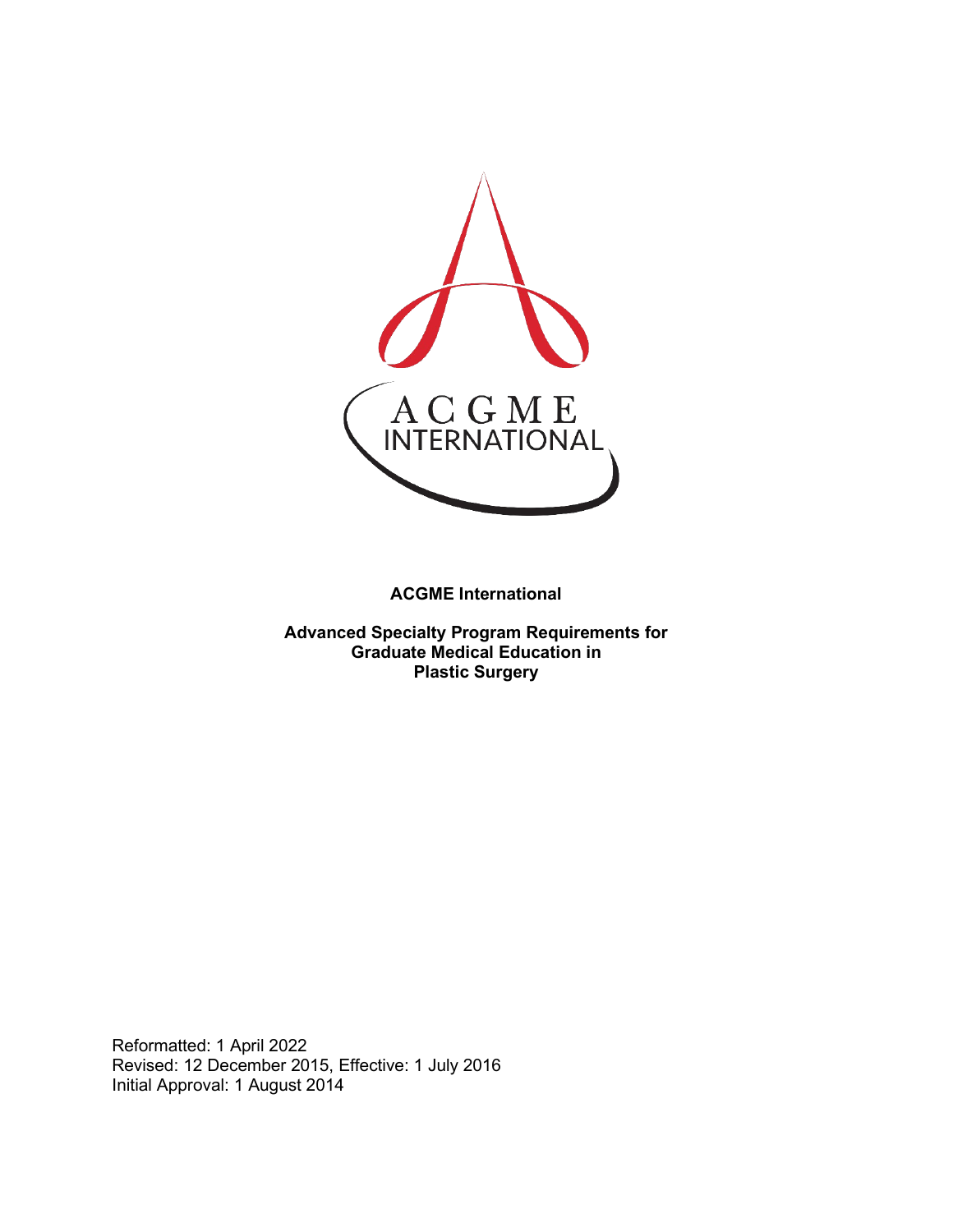## **ACGME International Specialty Program Requirements for Graduate Medical Education in Plastic Surgery**

#### **Int. Introduction**

*Background and Intent: Programs must achieve and maintain Foundational Accreditation according to the ACGME-I Foundational Requirements prior to receiving Advanced Specialty Accreditation. The Advanced Specialty Requirements noted below complement the ACGME-I Foundational Requirements. For each section, the Advanced Specialty Requirements should be considered together with the Foundational Requirements.*

## **Int. I. Definition and Scope of the Specialty**

Plastic surgeons perform surgical procedures to repair, replace, and reconstruct defects of form and function of the integument and its underlying anatomic systems, including the craniofacial structures, the oropharynx, the trunk, the extremities, the breast, and the perineum. This includes aesthetic (cosmetic) surgery of structures with undesirable form. Plastic surgeons possess special knowledge and skill in the design and transfer of flaps, the transplantation of tissues, and the replantation of structures. Plastic surgeons are also skilled in excisional surgery, management of complex wounds, and use of alloplastic materials.

#### **Int. II. Duration of Education**

Int. II.A. The educational program in plastic surgery must be 72 or 84 months in length.

#### **I. Institution**

#### **I.A. Sponsoring Institution**

See International Foundational Requirements, Section I.A.

#### **I.B. Participating Sites**

See International Foundational Requirements, Section I.B.

#### **II. Program Personnel and Resources**

#### **II.A. Program Director**

- II.A.1. The program director must annually compile a comprehensive record of the number and type of operative procedures performed by each resident completing the program using the ACGME-I Case Log System.
- II.A.1.a) This record must include all the procedures in which each resident was either surgeon or assistant during the program.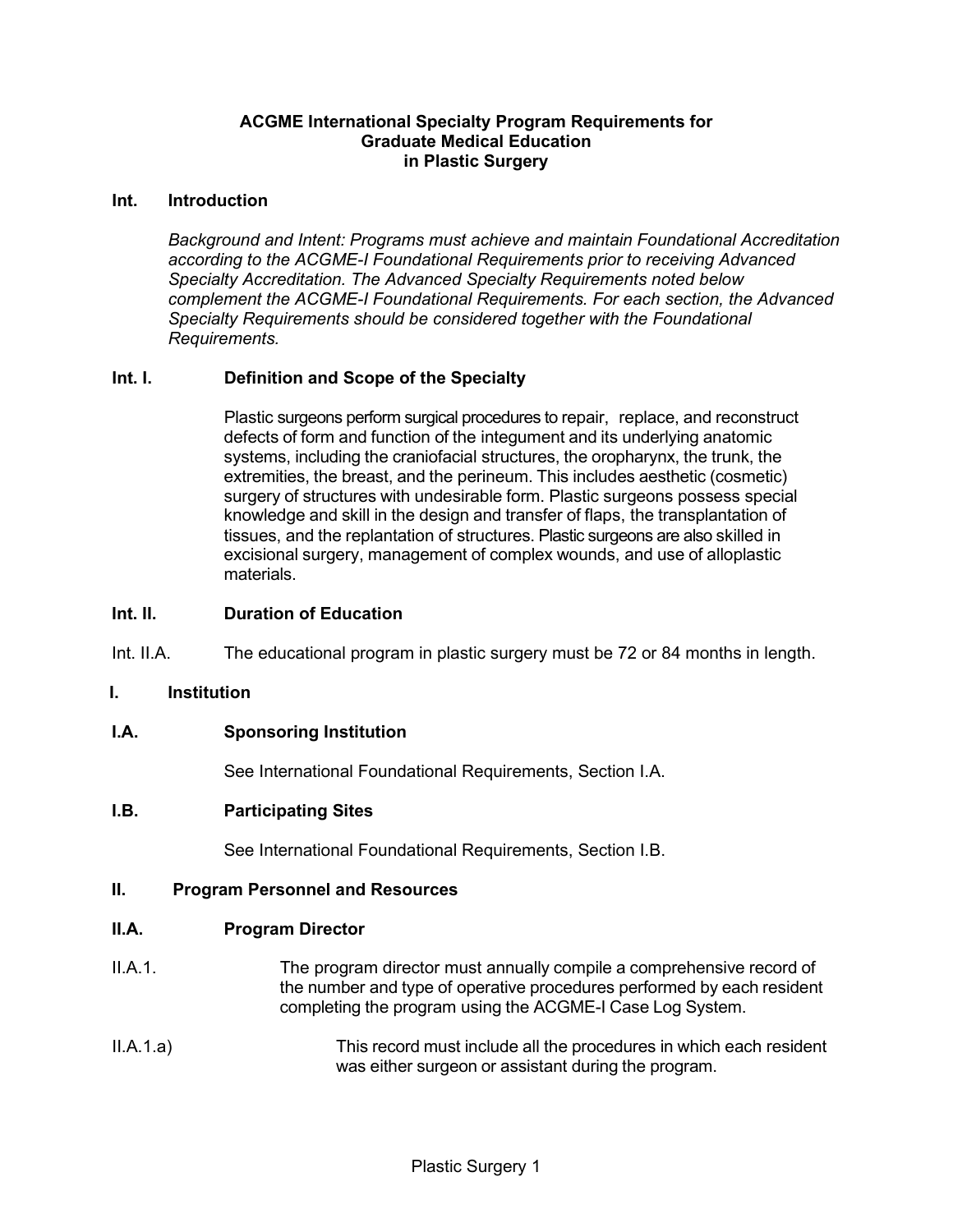| II.A.1.b)                                            | The Case Log must be provided as requested in the format and<br>form specified by the Review Committee, and it must be signed by<br>both the resident and the program director as a statement of its<br>accuracy. |  |
|------------------------------------------------------|-------------------------------------------------------------------------------------------------------------------------------------------------------------------------------------------------------------------|--|
| II.A.1.c                                             | The record must be maintained by the program director.                                                                                                                                                            |  |
| II.A.2.                                              | The program director must document periodic review of the morbidity and<br>mortality experiences of the service.                                                                                                  |  |
| II.A.3.                                              | The program director must demonstrate that residents have generally<br>equivalent and adequate distribution of categories and cases.                                                                              |  |
| II.B.                                                | <b>Faculty</b>                                                                                                                                                                                                    |  |
|                                                      | See International Foundational Requirements, Section II.B.                                                                                                                                                        |  |
| ILC.                                                 | <b>Other Program Personnel</b>                                                                                                                                                                                    |  |
| II.C.1.                                              | There must be institutional support for a program coordinator, as follows:                                                                                                                                        |  |
| ILC.1.a)                                             | 0.5 full-time equivalent (FTE) for programs with up to six<br>residents; and,                                                                                                                                     |  |
| ILC.1.b)                                             | 1.0 FTE for programs with more than six residents.                                                                                                                                                                |  |
| II.D.                                                | <b>Resources</b>                                                                                                                                                                                                  |  |
|                                                      | See International Foundational Requirements, Section II.D.                                                                                                                                                        |  |
| Ш.                                                   | <b>Resident Appointment</b>                                                                                                                                                                                       |  |
| III.A.                                               | <b>Eligibility Criteria</b>                                                                                                                                                                                       |  |
|                                                      | See International Foundational Requirements, Section III.A.                                                                                                                                                       |  |
| III.B.                                               | <b>Number of Residents</b>                                                                                                                                                                                        |  |
| III.B.1.                                             | There must be at least two residents in each year of the program.                                                                                                                                                 |  |
| III.C.                                               | <b>Resident Transfers</b>                                                                                                                                                                                         |  |
|                                                      | See International Foundational Requirements, Section III.C.                                                                                                                                                       |  |
| III.D.                                               | <b>Appointment of Fellows and Other Learners</b>                                                                                                                                                                  |  |
|                                                      | See International Foundational Requirements, Section III.D.                                                                                                                                                       |  |
| IV.<br><b>Specialty-Specific Educational Program</b> |                                                                                                                                                                                                                   |  |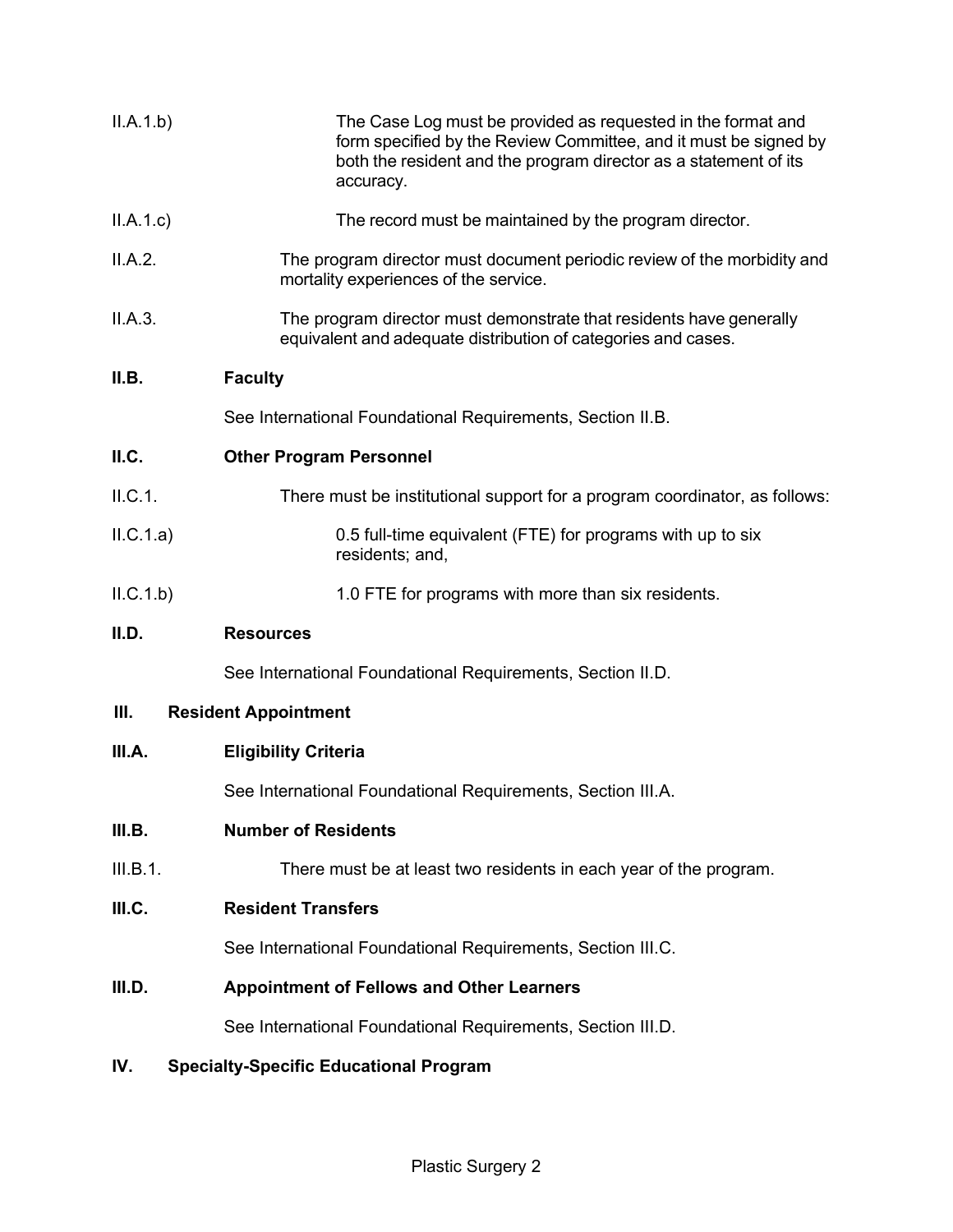| IV.A.           | <b>ACGME-I Competencies</b>                                                                                                                                                                                |
|-----------------|------------------------------------------------------------------------------------------------------------------------------------------------------------------------------------------------------------|
| IV.A.1.         | The program must integrate the following ACGME-I Competencies into<br>the curriculum.                                                                                                                      |
| IV.A.1.a)       | Professionalism                                                                                                                                                                                            |
| IV.A.1.a)(1)    | Residents must demonstrate a commitment to<br>professionalism and an adherence to ethical principles.<br>Residents must demonstrate:                                                                       |
| IV.A.1.a)(1)(a) | compassion, integrity, and respect for others;                                                                                                                                                             |
| IV.A.1.a)(1)(b) | responsiveness to patient needs that supersedes<br>self-interest;                                                                                                                                          |
| IV.A.1.a)(1)(c) | respect for patient privacy and autonomy;                                                                                                                                                                  |
| IV.A.1.a)(1)(d) | accountability to patients, society, and the<br>profession; and,                                                                                                                                           |
| IV.A.1.a)(1)(e) | sensitivity and responsiveness to a diverse patient<br>population, including to diversity in gender, age,<br>culture, race, religion, disabilities, and sexual<br>orientation.                             |
| IV.A.1.b)       | <b>Patient Care and Procedural Skills</b>                                                                                                                                                                  |
| IV.A.1.b)(1)    | Residents must provide patient care that is compassionate,<br>appropriate, and effective for the treatment of health<br>problems and the promotion of health. Residents must<br>demonstrate competence in: |
| IV.A.1.b)(1)(a) | congenital defects of the head and neck, including<br>clefts of the lip and palate, and craniofacial surgery;                                                                                              |
| IV.A.1.b)(1)(b) | neoplasms of the head and neck surgery, including<br>neoplasms of the head and neck and the<br>oropharynx;                                                                                                 |
| IV.A.1.b)(1)(c) | craniomaxillofacial trauma, including fractures;                                                                                                                                                           |
| IV.A.1.b)(1)(d) | aesthetic (cosmetic) surgery of the head and neck,<br>trunk, and extremities;                                                                                                                              |
| IV.A.1.b)(1)(e) | plastic surgery of the breast;                                                                                                                                                                             |
| IV.A.1.b)(1)(f) | surgery of the hand/upper extremities;                                                                                                                                                                     |
| IV.A.1.b)(1)(g) | plastic surgery of the lower extremities;                                                                                                                                                                  |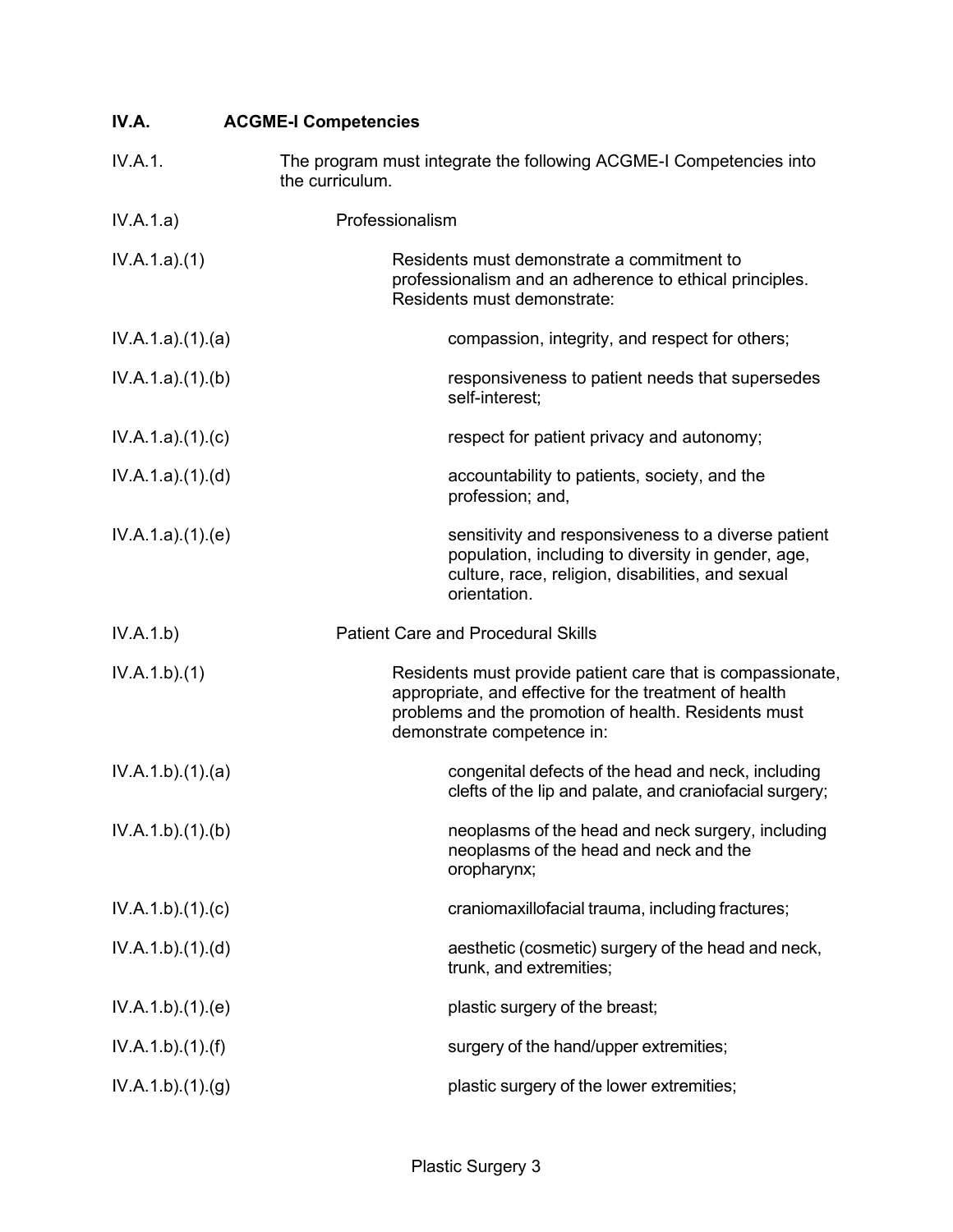| IV.A.1.b)(1)(h)         | plastic surgery of the trunk and genitalia;                                                                                                                                                                                                                                                                                                             |
|-------------------------|---------------------------------------------------------------------------------------------------------------------------------------------------------------------------------------------------------------------------------------------------------------------------------------------------------------------------------------------------------|
| IV.A.1.b)(1)(i)         | burn reconstruction;                                                                                                                                                                                                                                                                                                                                    |
| IV.A.1.b)(1)(j)         | microsurgical techniques applicable to plastic<br>surgery;                                                                                                                                                                                                                                                                                              |
| IV.A.1.b)(1)(k)         | reconstruction by tissue transfer, including flaps and<br>grafts; and,                                                                                                                                                                                                                                                                                  |
| IV.A.1.b)(1)(I)         | surgery of benign and malignant lesions of the skin<br>and soft tissues.                                                                                                                                                                                                                                                                                |
| IV.A.1.c)               | <b>Medical Knowledge</b>                                                                                                                                                                                                                                                                                                                                |
| $IV.A.1.c.$ (1)         | Residents must demonstrate knowledge of established<br>and evolving biomedical clinical, epidemiological, and<br>social-behavioral sciences, as well as the application of<br>this knowledge to patient care. Residents must<br>demonstrate knowledge of:                                                                                               |
| IV.A.1.c.1(1).(a)       | basic science subjects pertinent to plastic surgery,<br>such as anatomy, physiology, pathology,<br>embryology, radiation biology, genetics,<br>microbiology, and pharmacology, as well as practice<br>management, ethics, and medico-legal topics;                                                                                                      |
| $IV.A.1.c$ . $(1).$ (b) | surgical design, surgical diagnosis, embryology,<br>surgical and artistic anatomy, surgical physiology<br>and pharmacology, wound healing, surgical<br>pathology and microbiology, adjunctive oncological<br>therapy, biomechanics, rehabilitation, and surgical<br>instrumentation that are fundamental to the specialty;<br>and,                      |
| IV.A.1.c)(1)(c)         | medical judgment and technical capabilities to<br>achieve satisfactory surgical results.                                                                                                                                                                                                                                                                |
| IV.A.1.d)               | Practice-based Learning and Improvement                                                                                                                                                                                                                                                                                                                 |
| IV.A.1.d)(1)            | Residents must demonstrate the ability to investigate and<br>evaluate their care of patients, to appraise and assimilate<br>scientific evidence, and to continuously improve patient<br>care based on constant self-evaluation and lifelong<br>learning. Residents are expected to develop skills and<br>habits to be able to meet the following goals: |
| IV.A.1.d)(1)(a)         | identify and perform appropriate learning activities;                                                                                                                                                                                                                                                                                                   |
| IV.A.1.d.(1)(b)         | identify strengths, deficiencies, and limits in one's<br>knowledge and expertise;                                                                                                                                                                                                                                                                       |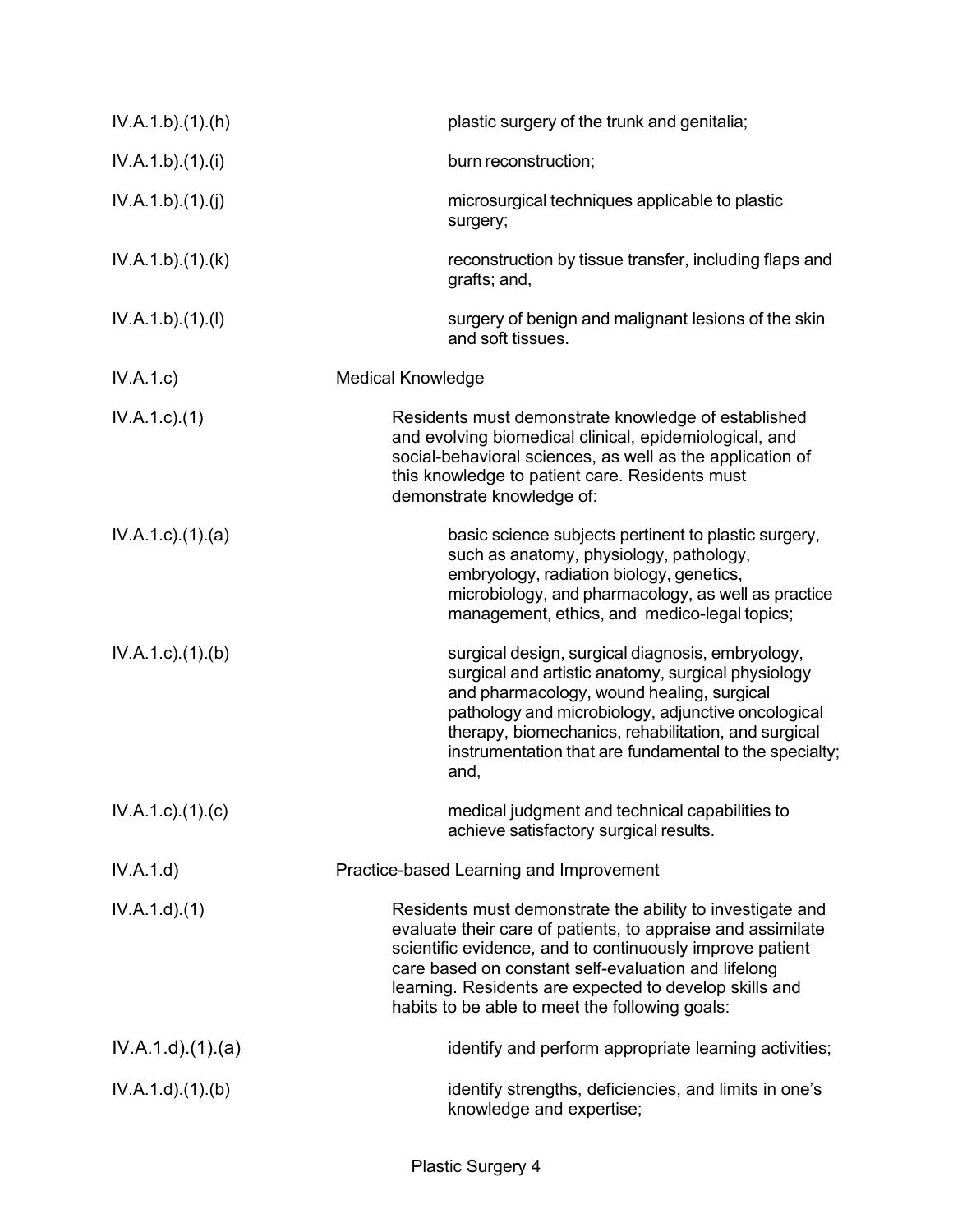| IV.A.1.d)(1)(c)              | incorporate formative evaluation feedback into daily<br>practice;                                                                                                                                                                   |
|------------------------------|-------------------------------------------------------------------------------------------------------------------------------------------------------------------------------------------------------------------------------------|
| IV.A.1.d)(1)(d)              | locate, appraise, and assimilate evidence from<br>scientific studies related to their patients' health<br>problems;                                                                                                                 |
| IV.A.1.d)(1)(e)              | participate in the education of patients, patients'<br>families, students, other residents, and other health<br>professionals;                                                                                                      |
| $IV.A.1.d$ . $(1)$ . $(f)$   | set learning and improvement goals;                                                                                                                                                                                                 |
| IV.A.1.d.(1). <sub>(g)</sub> | systematically analyze practice using quality<br>improvement methods, and implement changes<br>with the goal of practice improvement; and,                                                                                          |
| $IV.A.1.d$ . $(1).(h)$       | use information technology to optimize learning.                                                                                                                                                                                    |
| IV.A.1.e)                    | Interpersonal and Communication Skills                                                                                                                                                                                              |
| IV.A.1.e. (1)                | Residents must demonstrate interpersonal and<br>communication skills that result in the effective exchange<br>of information and collaboration with patients, their<br>families, and health professionals. Residents must:          |
| IV.A.1.e. (1). (a)           | communicate effectively with patients, patients'<br>families, and the public, as appropriate, across a<br>broad range of socioeconomic and cultural<br>backgrounds;                                                                 |
| IV.A.1.e. (1)(b)             | communicate effectively with physicians, other<br>health professionals, and health-related agencies;                                                                                                                                |
| $IV.A.1.e$ ). $(1).$ (c)     | work effectively as a member or leader of a health<br>care team or other professional group;                                                                                                                                        |
| IV.A.1.e. (1). (d)           | act in a consultative role to other physicians and<br>health professionals; and,                                                                                                                                                    |
| IV.A.1.e. (1). (e)           | maintain comprehensive, timely, and legible<br>medical records, if applicable.                                                                                                                                                      |
| IV.A.1.f)                    | <b>Systems-based Practice</b>                                                                                                                                                                                                       |
| IV.A.1.f)(1)                 | Residents must demonstrate an awareness of and<br>responsiveness to the larger context and system of health<br>care, as well as the ability to call effectively on other<br>resources in the system to provide optimal health care. |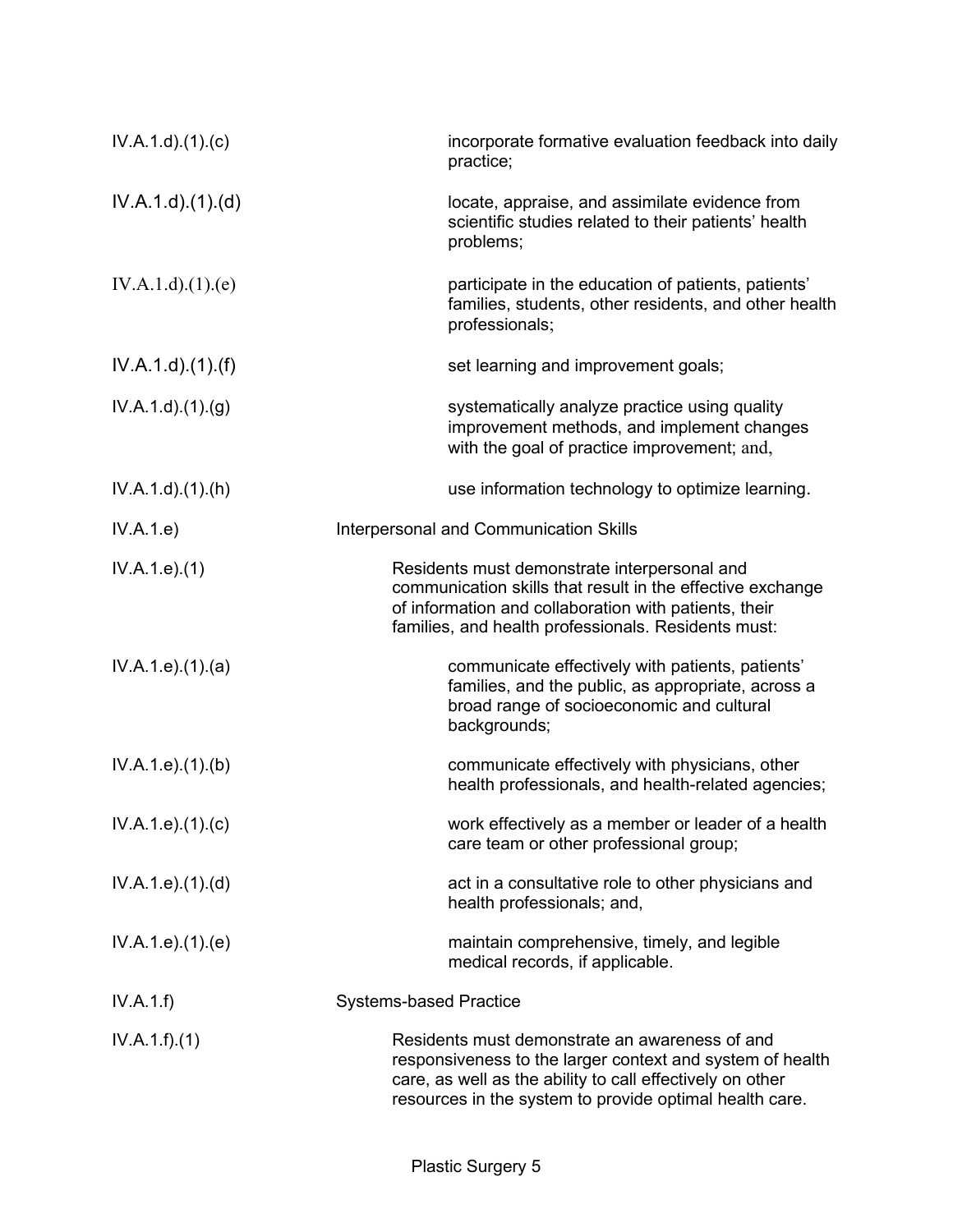| Residents must:                                            |                         |                                                                                                                                                                                    |  |  |
|------------------------------------------------------------|-------------------------|------------------------------------------------------------------------------------------------------------------------------------------------------------------------------------|--|--|
| IV.A.1.f)(1)(a)                                            |                         | work effectively in various health care delivery<br>settings and systems relevant to their clinical<br>specialty;                                                                  |  |  |
| IV.A.1.f)(1)(b)                                            |                         | coordinate patient care within the health care<br>system relevant to their clinical specialty;                                                                                     |  |  |
| IV.A.1.f)(1)(c)                                            |                         | incorporate considerations of cost awareness and<br>risk-benefit analysis in patient and/or population-<br>based care as appropriate;                                              |  |  |
| IV.A.1.f)(1)(d)                                            |                         | advocate for quality patient care and optimal patient<br>care systems;                                                                                                             |  |  |
| IV.A.1.f)(1)(e)                                            |                         | work in interprofessional teams to enhance patient<br>safety and improve patient care quality; and,                                                                                |  |  |
| IV.A.1.f).(1).(f)                                          |                         | participate in identifying system errors and<br>implementing potential systems solutions.                                                                                          |  |  |
| IV.B.<br><b>Regularly Scheduled Educational Activities</b> |                         |                                                                                                                                                                                    |  |  |
| IV.B.1.                                                    | surgery, including:     | Didactic sessions must include basic science subjects pertinent to plastic                                                                                                         |  |  |
| IV.B.1.a)                                                  | anatomy and physiology; |                                                                                                                                                                                    |  |  |
| IV.B.1.b)                                                  | embryology;             |                                                                                                                                                                                    |  |  |
| IV.B.1.c)                                                  | genetics;               |                                                                                                                                                                                    |  |  |
| IV.B.1.d)                                                  | microbiology;           |                                                                                                                                                                                    |  |  |
| IV.B.1.e)                                                  | pathology               |                                                                                                                                                                                    |  |  |
| IV.B.1.f)                                                  | pharmacology; and,      |                                                                                                                                                                                    |  |  |
| IV.B.1.g)                                                  | radiation biology.      |                                                                                                                                                                                    |  |  |
| IV.B.2.                                                    | conferences.            | Residents must participate and present educational material at                                                                                                                     |  |  |
| IV.B.2.a)                                                  |                         | Adequate time for preparation should be permitted, both to<br>maximize the educational experience for the residents and to<br>emphasize the importance of the didactic experience. |  |  |
| IV.B.3.                                                    |                         | Resident didactic sessions should include sessions related to practice<br>management, ethics, and medico-legal topics.                                                             |  |  |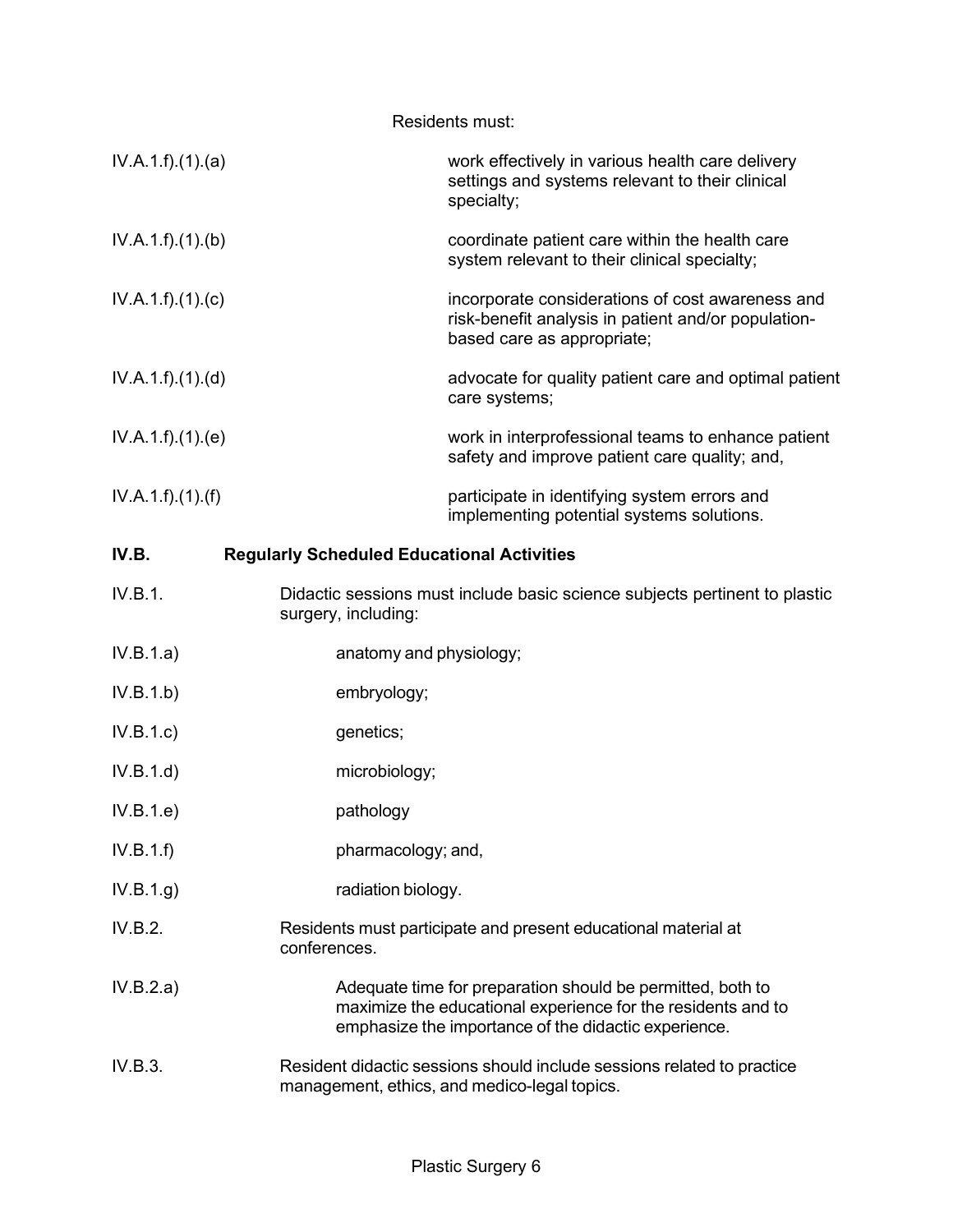| IV.C.       | <b>Clinical Experiences</b>                                                                                                                                             |
|-------------|-------------------------------------------------------------------------------------------------------------------------------------------------------------------------|
| IV.C.1.     | The curriculum must contain at least 72 months of clinical surgical<br>education under the authority and direction of the program director.                             |
| IV.C.1.a)   | At least 36 months must be concentrated plastic surgery education<br>with no less than 12 months of chief responsibility on the clinical<br>service of plastic surgery. |
| IV.C.2.     | At least 36 months of clinical experiences with progressive responsibility<br>appropriate to plastic surgery education should be provided in:                           |
| IV.C.2.a)   | abdominal surgery;                                                                                                                                                      |
| IV.C.2.b)   | alimentary tract surgery                                                                                                                                                |
| IV.C.2.c)   | breast surgery;                                                                                                                                                         |
| IV.C.2.d)   | emergency medicine;                                                                                                                                                     |
| IV.C.2.e)   | pediatric surgery;                                                                                                                                                      |
| IV.C.2.f)   | surgical critical care;                                                                                                                                                 |
| IV.C.2.g)   | surgical oncology;                                                                                                                                                      |
| IV.C.2.h    | transplant;                                                                                                                                                             |
| IV.C.2.i)   | trauma management; and,                                                                                                                                                 |
| $IV.C.2.$ j | vascular surgery.                                                                                                                                                       |
| IV.C.3.     | Residents must have clinical experience during the plastic surgery-specific<br>portion of their education and training in the following areas:                          |
| IV.C.3.a)   | aesthetic (cosmetic) surgery of the head and neck, trunk, and<br>extremities;                                                                                           |
| IV.C.3.b)   | burn reconstruction;                                                                                                                                                    |
| IV.C.3.c)   | congenital defects of the head and neck, including clefts of the lip<br>and palate, and craniofacial surgery;                                                           |
| IV.C.3.d)   | craniomaxillofacial trauma, including fractures;                                                                                                                        |
| IV.C.3.e)   | microsurgical techniques applicable to plastic surgery;                                                                                                                 |
| IV.C.3.f)   | neoplasms of the head and neck surgery, including neoplasms of<br>the head and neck and the oropharynx;                                                                 |
| IV.C.3.g)   | plastic surgery of the breast;                                                                                                                                          |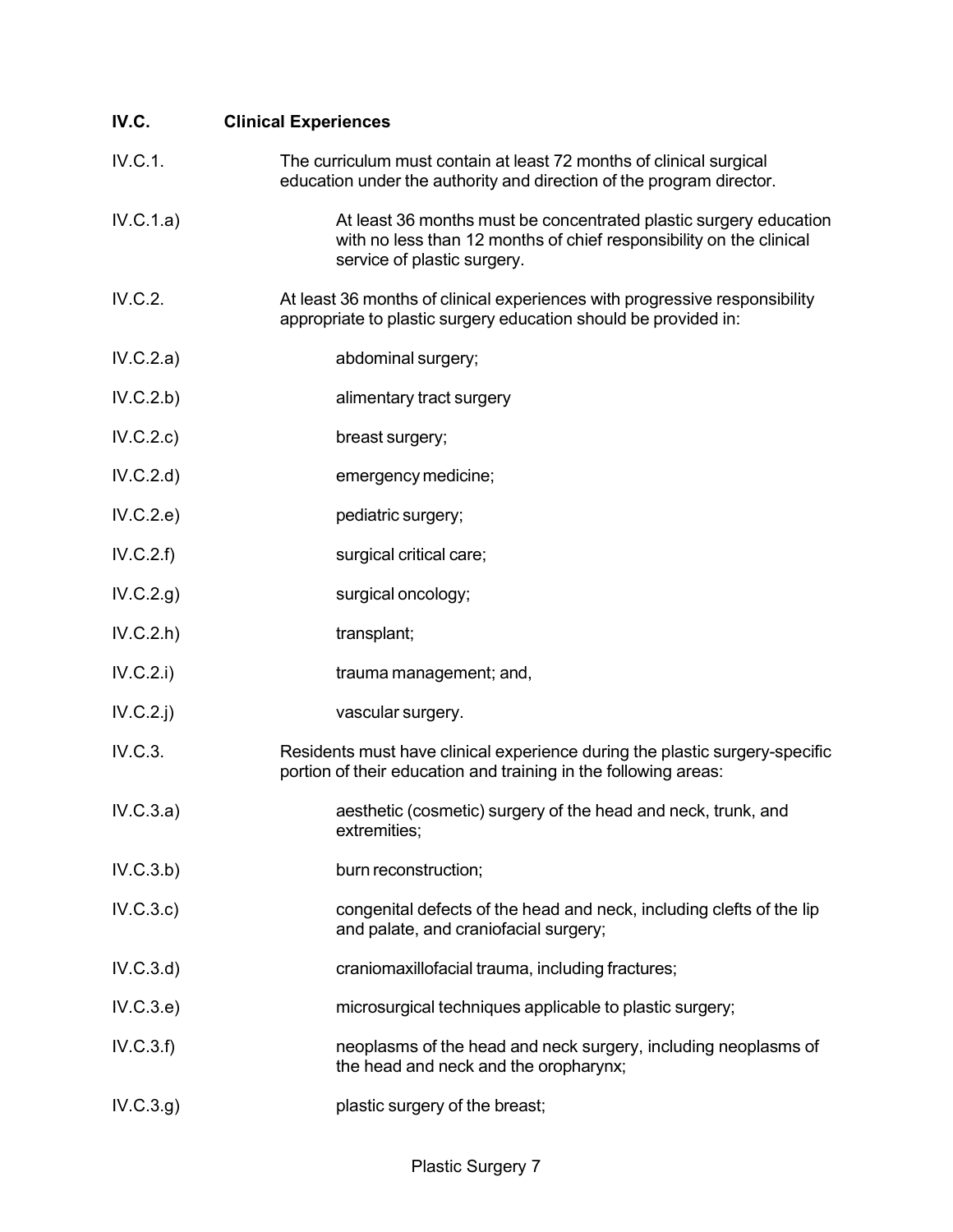| IV.D.     | <b>Scholarly Activity</b>                                                                                                                                                               |
|-----------|-----------------------------------------------------------------------------------------------------------------------------------------------------------------------------------------|
| IV.C.5.f) | orthopaedic surgery.                                                                                                                                                                    |
| IV.C.5.e) | oral and maxillofacial surgery; or,                                                                                                                                                     |
| IV.C.5.d  | oculoplastic surgery or ophthalmology;                                                                                                                                                  |
| IV.C.5.c) | dermatology;                                                                                                                                                                            |
| IV.C.5.b) | anesthesia;                                                                                                                                                                             |
| IV.C.5.a) | acute burn management;                                                                                                                                                                  |
| IV.C.5.   | Residents should have specific clinical experience in the following areas,<br>either in the general or plastic surgery portion of the educational program:                              |
| IV.C.4.c) | appropriate faculty member supervision.                                                                                                                                                 |
| IV.C.4.b) | the opportunity for follow-up care so the results of surgical care may<br>be evaluated by the responsible resident(s); and,                                                             |
| IV.C.4.a) | the opportunity to see patients, establish provisional diagnoses,<br>and initiate preliminary plans prior to patients' treatment;                                                       |
| IV.C.4.   | Residents must have a well-organized and supervised outpatient clinic<br>experience operating in relation to an inpatient service used by the<br>program. This experience must include: |
| IV.C.3.1) | surgery of the hand/upper extremities.                                                                                                                                                  |
| IV.C.3.k) | surgery of benign and malignant lesions of the skin and soft<br>tissues; and,                                                                                                           |
| IV.C.3.j) | reconstruction by tissue transfer, including flaps and grafts;                                                                                                                          |
| IV.C.3.i) | plastic surgery of the trunk and genitalia;                                                                                                                                             |
| IV.C.3.h  | plastic surgery of the lower extremities;                                                                                                                                               |

See International Foundational Requirements, Section IV.D.

# **V. Evaluation**

See International Foundational Requirements, Section V.

# **VI. The Learning and Working Environment**